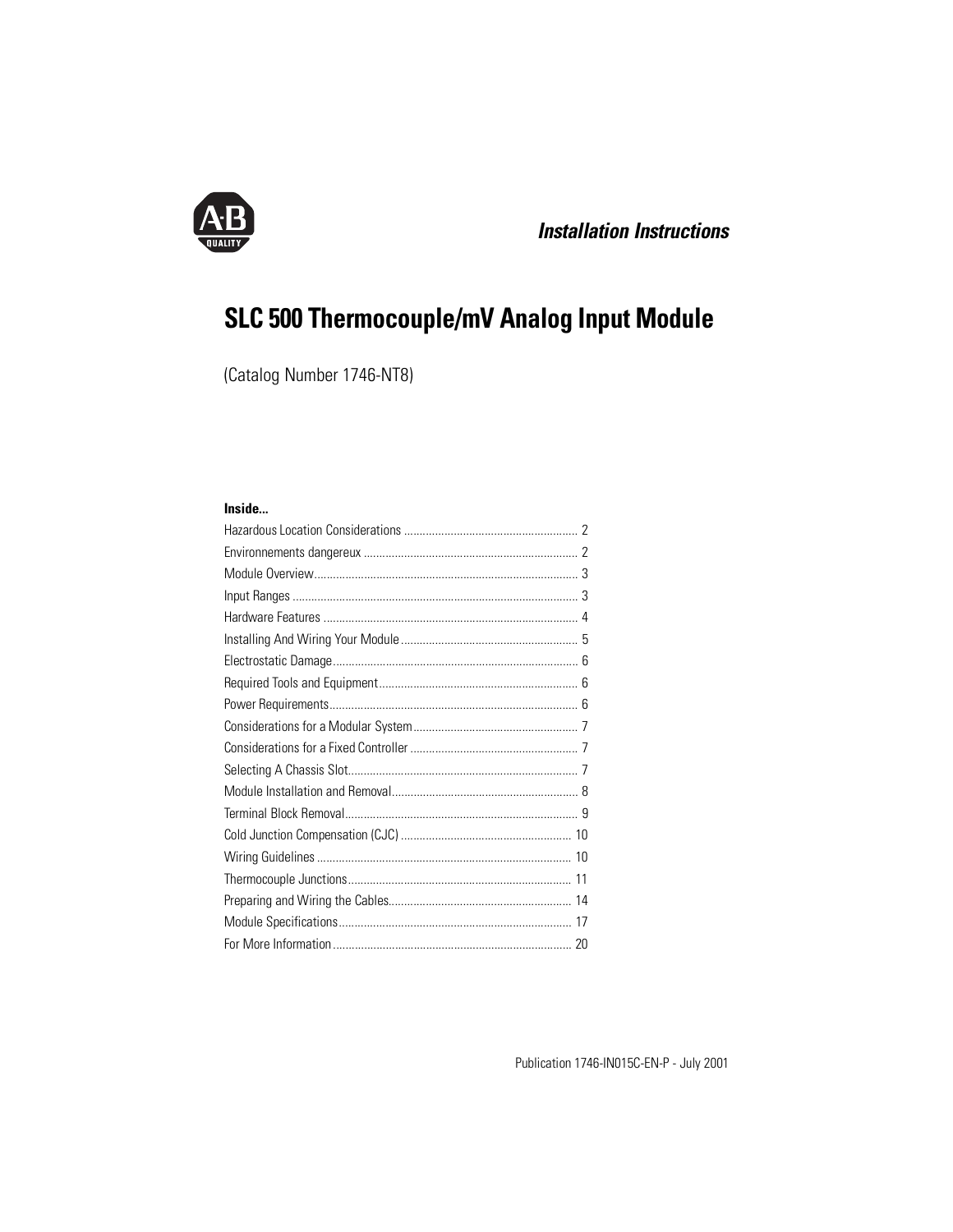# <span id="page-1-0"></span>**Hazardous Location Considerations**

This equipment is suitable for use in Class I, Division 2, Groups A, B, C, D or non-hazardous locations only. The following WARNING statement applies to use in hazardous locations.

### **WARNING !** EXPLOSION HAZARD • Substitution of components may impair suitability for Class I, Division 2. • Do not replace components or disconnect equipment unless power has been switched off or the area is known to be non-hazardous. • Do not connect or disconnect components unless power

- has been switched off or the area is known to be non-hazardous.
- All wiring must comply with N.E.C. article 501-4(b).

### <span id="page-1-1"></span>**Environnements dangereux**

Cet équipement est conçu pour être utilisé dans des environnements de Classe I, Division 2, Groupes A, B, C, D ou non dangereux. La mise en garde suivante s'applique à une utilisation dans des environnements dangereux.

### **AVERTISSEMENT**



### DANGER D'EXPLOSION

- La substitution de composants peut rendre cet équipement impropre à une utilisation en environnement de Classe I, Division 2.
- Ne pas remplacer de composants ou déconnecter l'équipement sans s'être assuré que l'alimentation est coupée.
- Ne pas connecter ou déconnecter des composants sans s'être assuré que l'alimentation est coupée.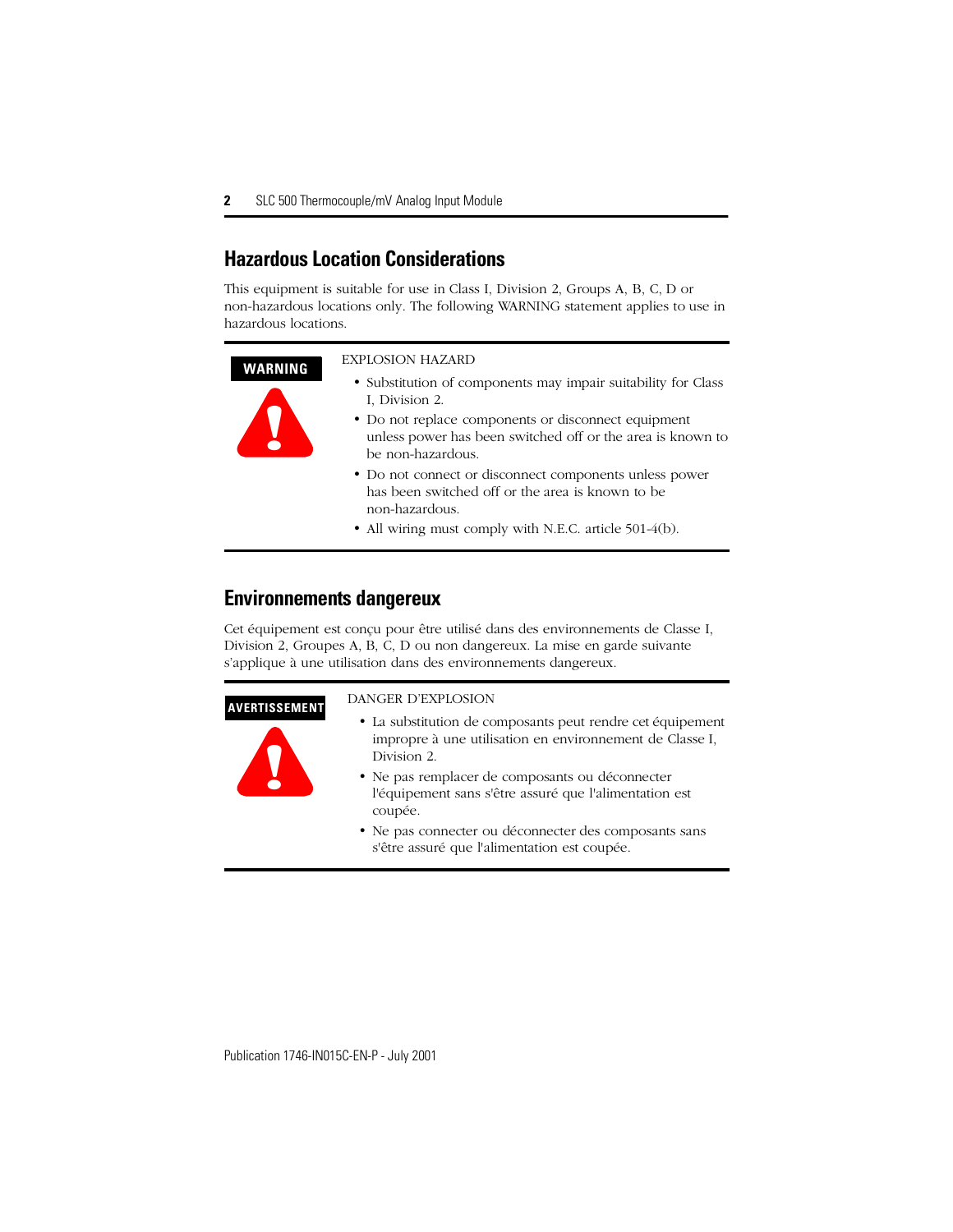# <span id="page-2-0"></span>**Module Overview**

The module communicates with the SLC 500 processor and receives +5V dc and +24V dc power from the system power supply through the parallel backplane interface. No external power supply is required. You may install as many thermocouple modules in the system as the power supply can support.

Each module channel can receive input signals from a thermocouple or a millivolt analog input device. You configure each channel to accept either one. The module converts analog input voltages when it is configured for thermocouple input types. The analog input voltages are converted into cold-junction compensated, digital temperature readings. The module uses the National Institute of Standards and Technology (NIST) based on ITS-90 for thermocouple linearization.

When configured for millivolt analog inputs, the module converts analog values directly into digital counts. The module assumes that the mV input signal is linear prior to input to the module.

### <span id="page-2-1"></span>**Input Ranges**

The following two tables define thermocouple types and associated temperature ranges and the millivolt analog input signal ranges that each of the module's input channels will support. To determine the practical temperature range of your thermocouple, refer to the specifications in Appendix A of the *SLC 500 Thermocouple/mV Analog Input Module User Manual*, publication 1746-6.22.

| Type              | <b>°C Temperature Range</b>        | <b>°F Temperature Range</b> |
|-------------------|------------------------------------|-----------------------------|
| J                 | -210 °C to 760 °C                  | $-346$ °F to 1400 °F        |
| К                 | $-270$ °C to 1370 °C               | -454 °F to 2498 °F          |
|                   | $-270$ °C to 400 °C                | -454 °F to 752 °F           |
| R                 | 300 °C to 1820 °C                  | 572 °C to 3308 °F           |
| F                 | $-270$ °C to 1000 °C               | -454 °F to 1832 °F          |
| R                 | $0^{\circ}$ C to 1768 $^{\circ}$ C | 32 °F to 3214 °F            |
| S                 | $0^{\circ}$ C to 1768 $^{\circ}$ C | 32 °F to 3214 °F            |
| N                 | $0^{\circ}$ C to 1300 $^{\circ}$ C | 32 °F to 2372 °F            |
| <b>CJC Sensor</b> | $-25$ °C to 105 °C                 | $-13$ °F to 221 °F          |

| <b>Table A Thermocouple Temperature Ranges</b> |  |  |
|------------------------------------------------|--|--|
|------------------------------------------------|--|--|

### **Table B Millivolt Input Ranges(1)**

| $-1$   | 100 mV |
|--------|--------|
| -50 to | 100    |
| +50 mV | $to +$ |
|        |        |

(1) Output impedance of input device must be less than 100  $\Omega$  to meet accuracy specifications.

Publication 1746-IN015C-EN-P - July 2001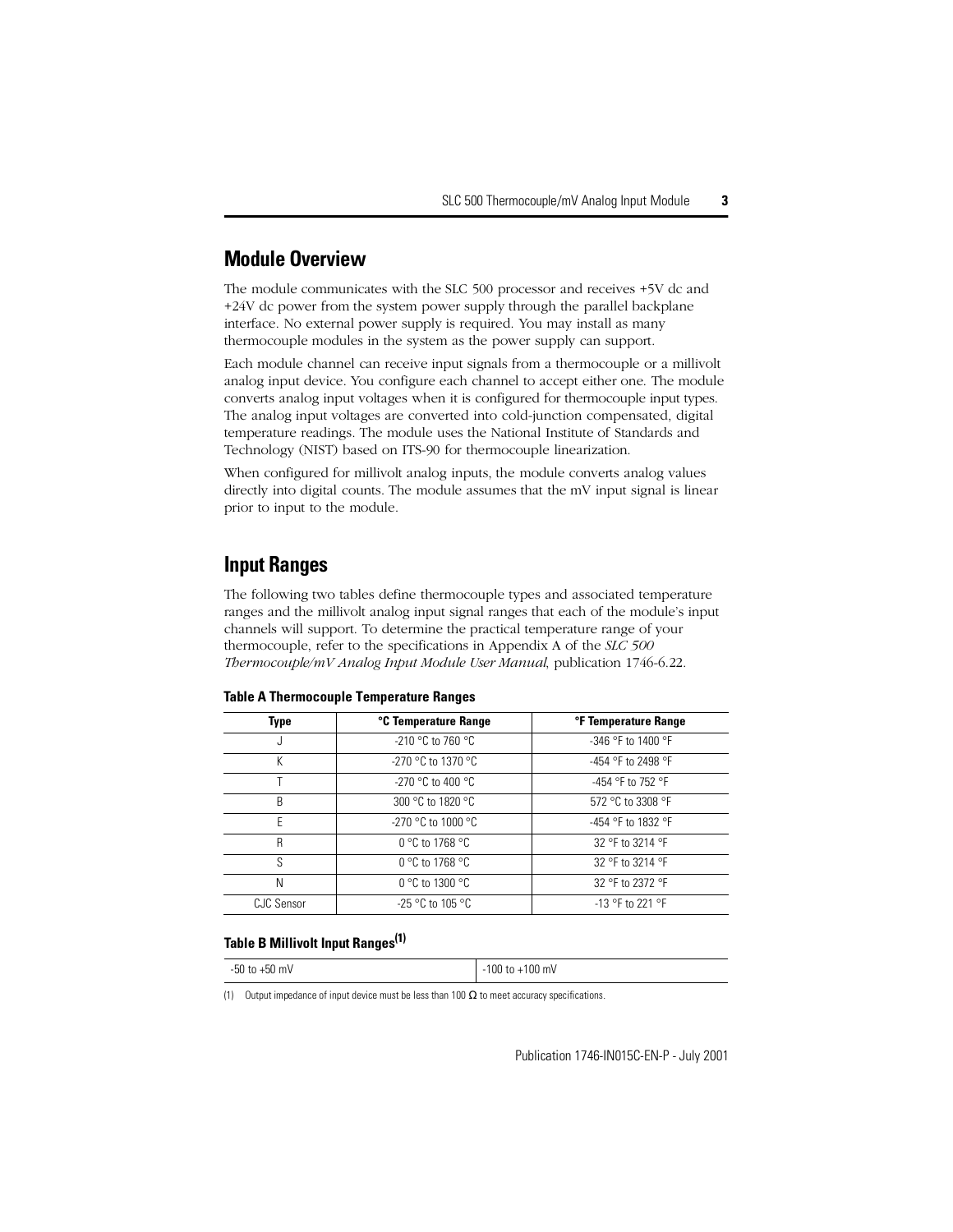Each input channel is individually configured for a specific input device. Each channel detects and indicates:

- open-circuit
- over-range
- under-range

### <span id="page-3-0"></span>**Hardware Features**

The module fits into any single slot (other than slot 0) for I/O modules in either an SLC 500 modular system or an SLC 500 fixed system expansion chassis (1746-A2). It is a Class  $1^{(1)}$  module (uses 8 input words and 8 output words).

The module contains a removable terminal block providing connections for eight thermocouple and/or analog input devices. On the terminal block are two cold-junction compensation (CJC) sensors that compensate for the cold junction at ambient temperature. It should also be noted there are no output channels on the module. Configure the module with software rather than with jumpers or switches.

**IMPORTANT** There is a jumper (JP1) on the circuit board. The module is shipped with the jumper in the up position as illustrated below. Do not change the position of JP1. The jumper is used for test purposes only.



(1) Requires use of a Block Transfer in a remote configuration.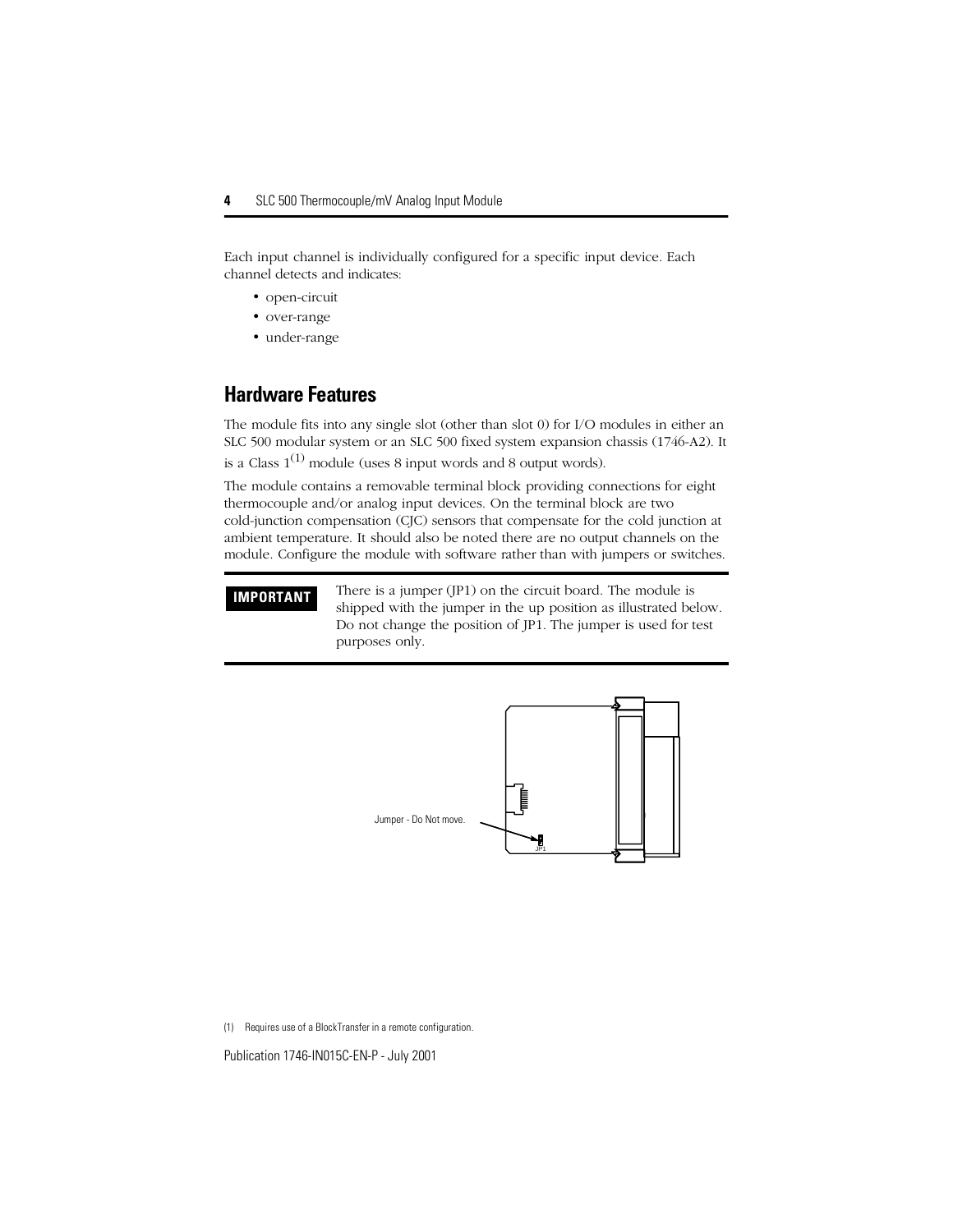### **1746-NT8 Features**



| <b>Hardware</b>                      | <b>Function</b>                                            |
|--------------------------------------|------------------------------------------------------------|
| <b>Channel Status LED Indicators</b> | Display operating and fault status of channels 0 through 7 |
| Module Status LED                    | Displays operating and fault status of the module          |
| Side Label (Nameplate)               | Provides module information                                |
| <b>Removable Terminal Block</b>      | Provides electrical connection to input devices            |
| Door Label                           | Permits easy terminal identification                       |
| Self Locking Tabs                    | Secure module in chassis slot                              |

### <span id="page-4-0"></span>**Installing And Wiring Your Module**

Read this section to install and wire your module. This section covers:

- avoiding electrostatic damage
- determining power requirements
- installing the module
- wiring signal cables to the module's terminal block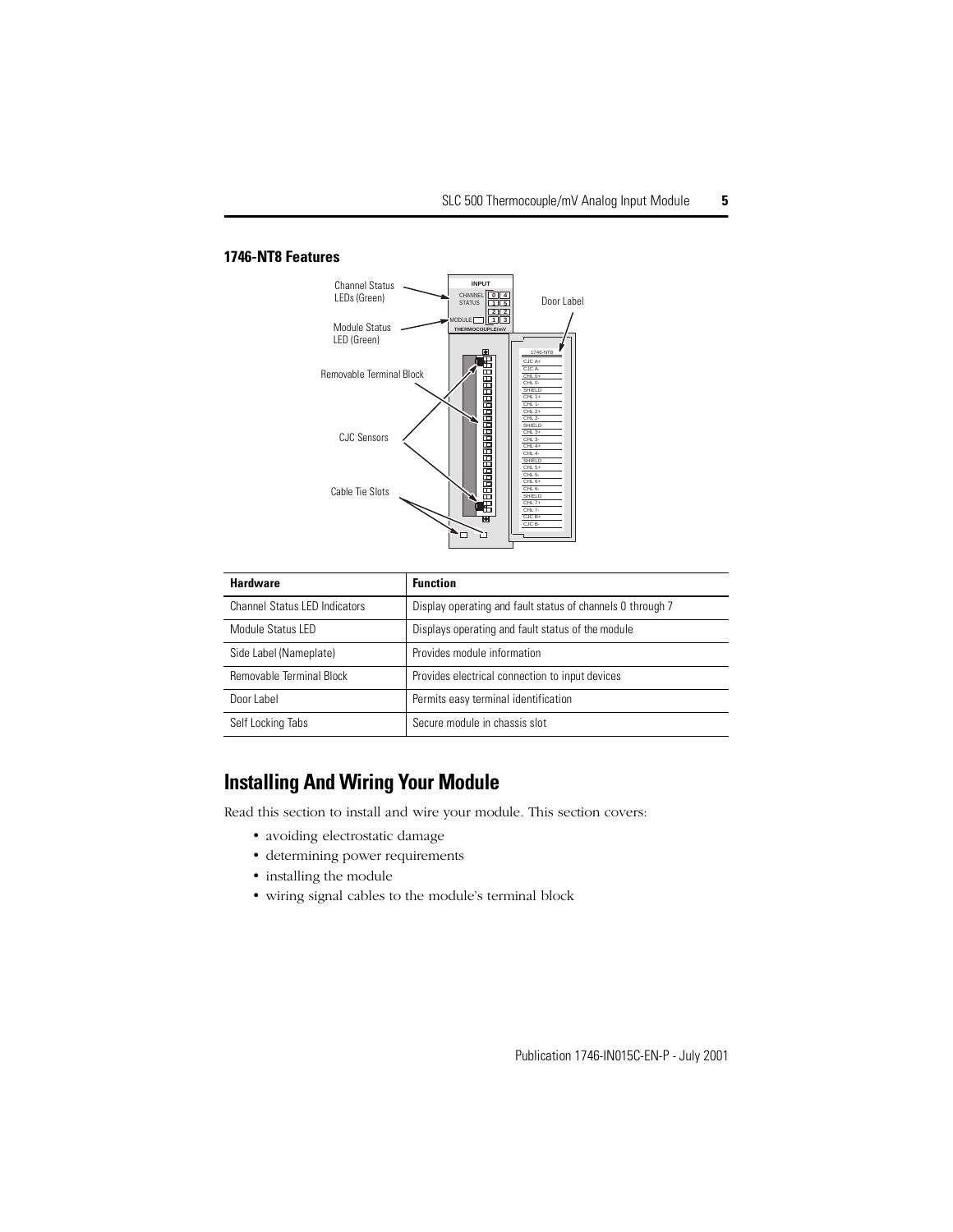# <span id="page-5-0"></span>**Electrostatic Damage**

Electrostatic discharge can damage semiconductor devices inside this module if you touch backplane connector pins. Guard against electrostatic damage by observing the following precautions:

### **ATTENTION !** ELECTROSTATICALLY SENSITIVE COMPONENTS • Before handling the module, touch a grounded object to rid yourself of electrostatic charge. • Handle the module from the front, away from the backplane connector. Do not touch backplane connector pins. • Keep the module in its static-shield container when not in use or during shipment.

Failure to observe these precautions can degrade the module's performance or cause permanent damage.

# <span id="page-5-1"></span>**Required Tools and Equipment**

Have the following tools and equipment ready:

- 2.5 mm  $(0.1 \text{ in.})$  slot-head screwdriver
- thermocouple or millivolt sensor
- appropriate thermocouple extension wire (if needed)
- thermocouple/mV input module (1746-NT8)
- programming equipment

# <span id="page-5-2"></span>**Power Requirements**

The module receives its power through the SLC 500 chassis backplane from the fixed or modular +5V dc/+24V dc chassis power supply. The maximum current drawn by the module is shown in the following table.

### **Table C Maximum Current Drawn By the Module**

| <b>5VDC Amps</b> | 24VDC Amps |
|------------------|------------|
| 0.120            | 0.070      |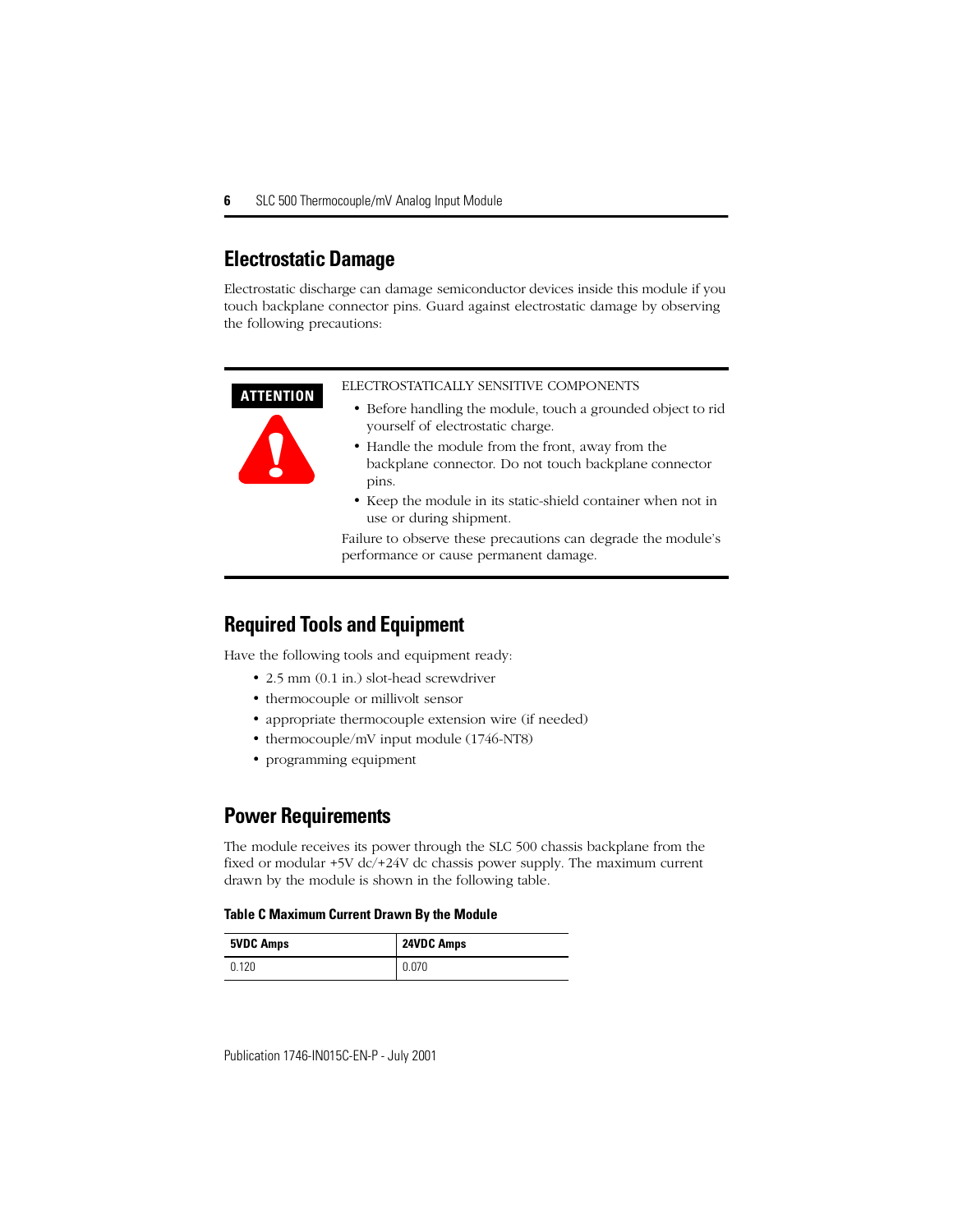### <span id="page-6-0"></span>**Considerations for a Modular System**

Place your module in any slot of an SLC 500 modular, or modular expansion chassis, except for the left-most slot (slot 0) reserved for the SLC processor or adapter modules.

# <span id="page-6-1"></span>**Considerations for a Fixed Controller**

The power supply in the 2-slot SLC 500 fixed I/O chassis (1746-A2) can support only specific combinations of modules. Make sure the chassis power supply can support the 1746-NT8 and additional module power requirements.

# <span id="page-6-2"></span>**Selecting A Chassis Slot**

Two factors determine where you should install your module in the chassis: ambient temperature and electrical noise. When selecting a slot for your module, try to position your module:

- in a chassis close to the bottom of the enclosure (where the air is cooler)
- away from modules that generate significant heat, such as the 1746-OA16 or the 1746-IA16
- in a slot away from ac or high-voltage dc modules, hard contact switches, relays, and ac motor drives
- away from the chassis power supply (if using a modular system)

Remember that in a modular system, a processor or adapter always occupies the first slot of the chassis.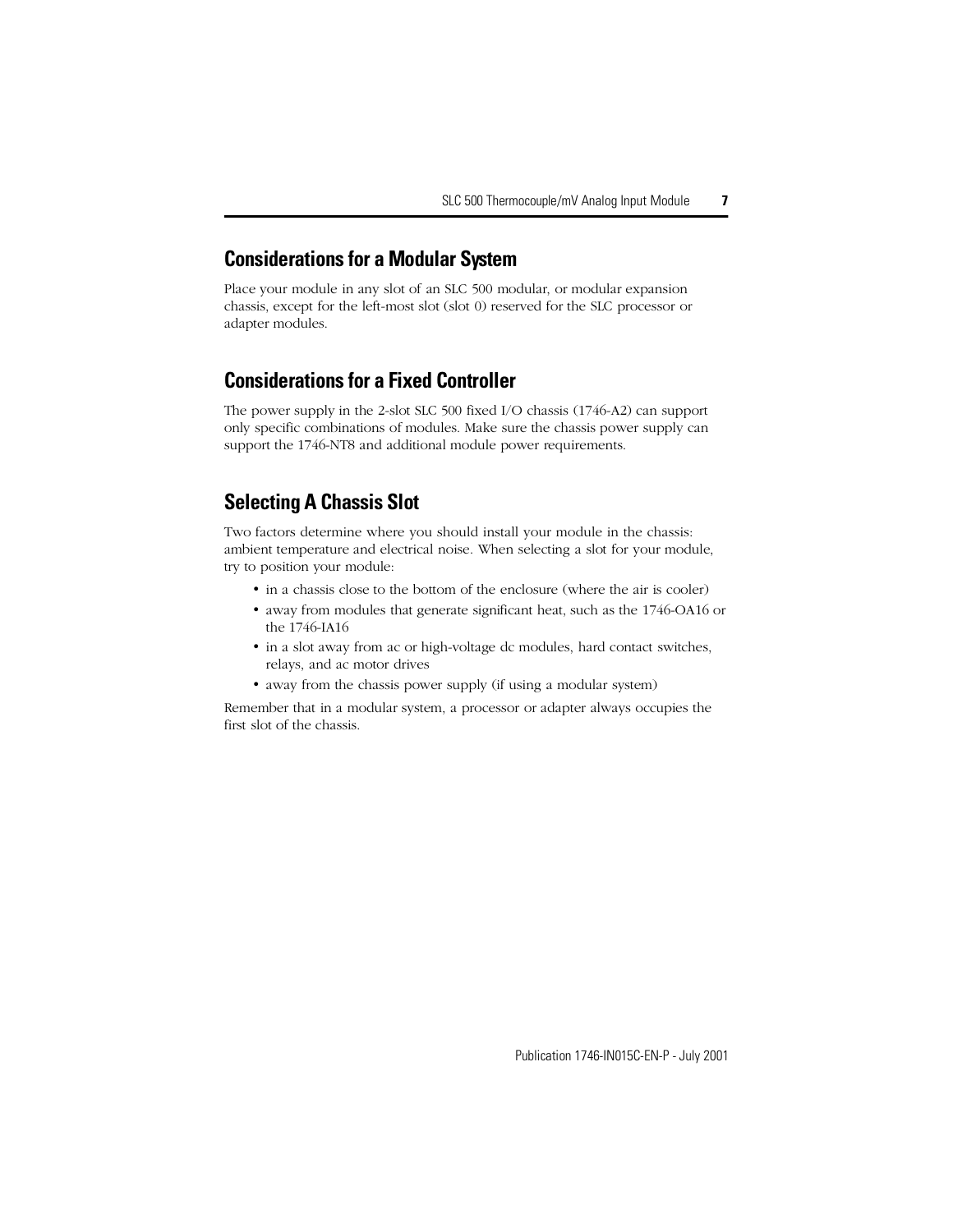## <span id="page-7-0"></span>**Module Installation and Removal**

### **ATTENTION**

**!**

Before installing or removing your module, always disconnect:

- power from the SLC 500 system
- any other power sources to the module
- any devices wired to the module

Failure to observe this precaution can cause unintended equipment operation and damage.



To insert your module into the chassis, follow these steps:

- **1.** Before installing the module, connect ground wire to TB1. See [page 15.](#page-14-0)
- **2.** Align the circuit board of your module with the card guides at the top and bottom of the chassis.
- **3.** Slide your module into the chassis until both top and bottom retaining clips are secure. Apply firm even pressure on your module to attach it to its backplane connector. Never force your module into the slot.
- **4.** Cover all unused slots with the Card Slot Filler, Allen-Bradley part number 1746-N2.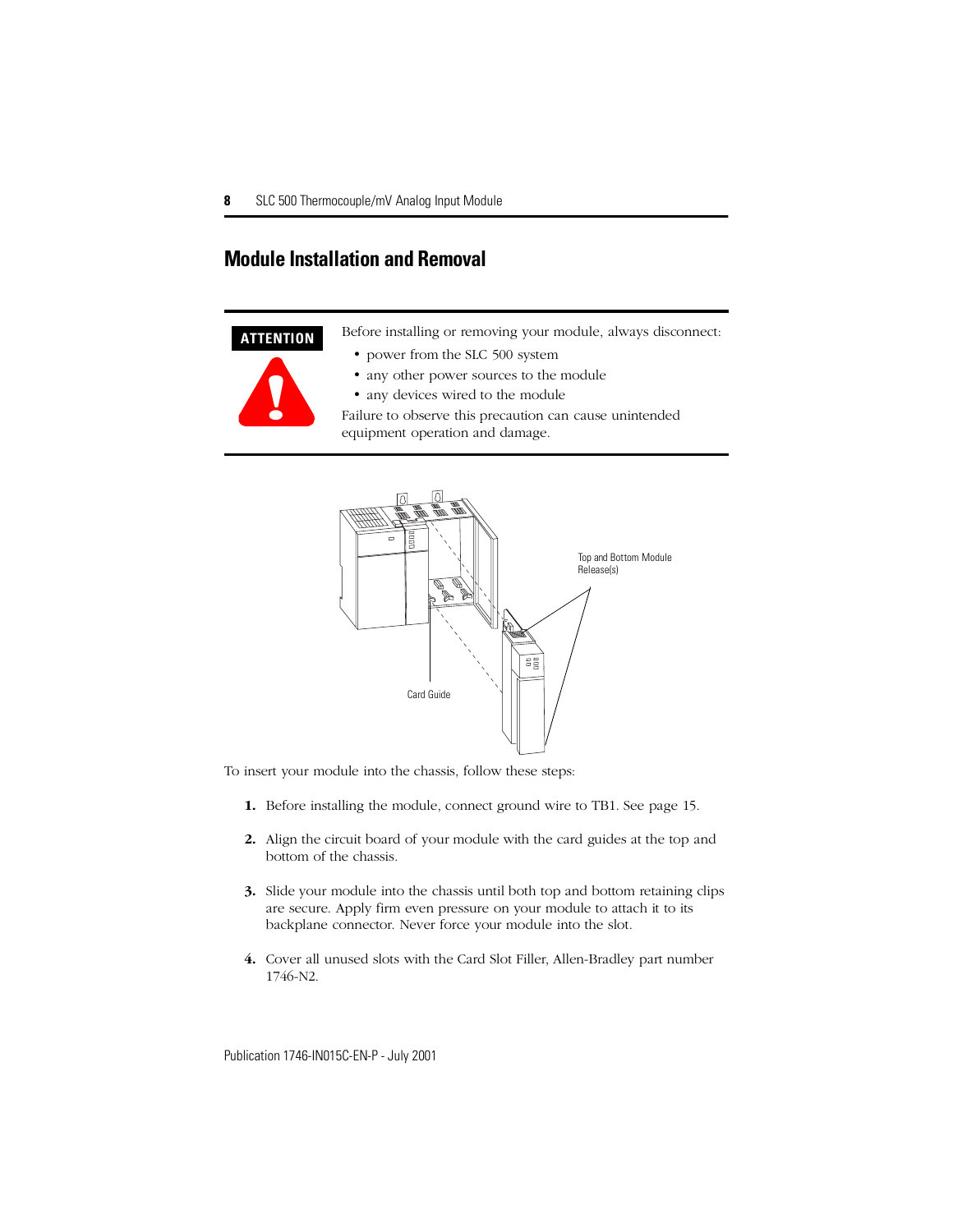# <span id="page-8-0"></span>**Terminal Block Removal**

To remove the terminal block:

- **1.** Loosen the two terminal block release screws. To avoid cracking the terminal block, alternate between screws as you remove them.
- **2.** Using a screwdriver or needle-nose pliers, carefully pry the terminal block loose. When removing or installing the terminal block be careful not to damage the CJC sensors.

### **Terminal Block Diagram with CJC Sensors**





#### POSSIBLE EQUIPMENT OPERATION



Before wiring your module, always disconnect power from the SLC 500 system and from any other source to the module.

Failure to observe this precaution can cause unintended equipment operation and damage.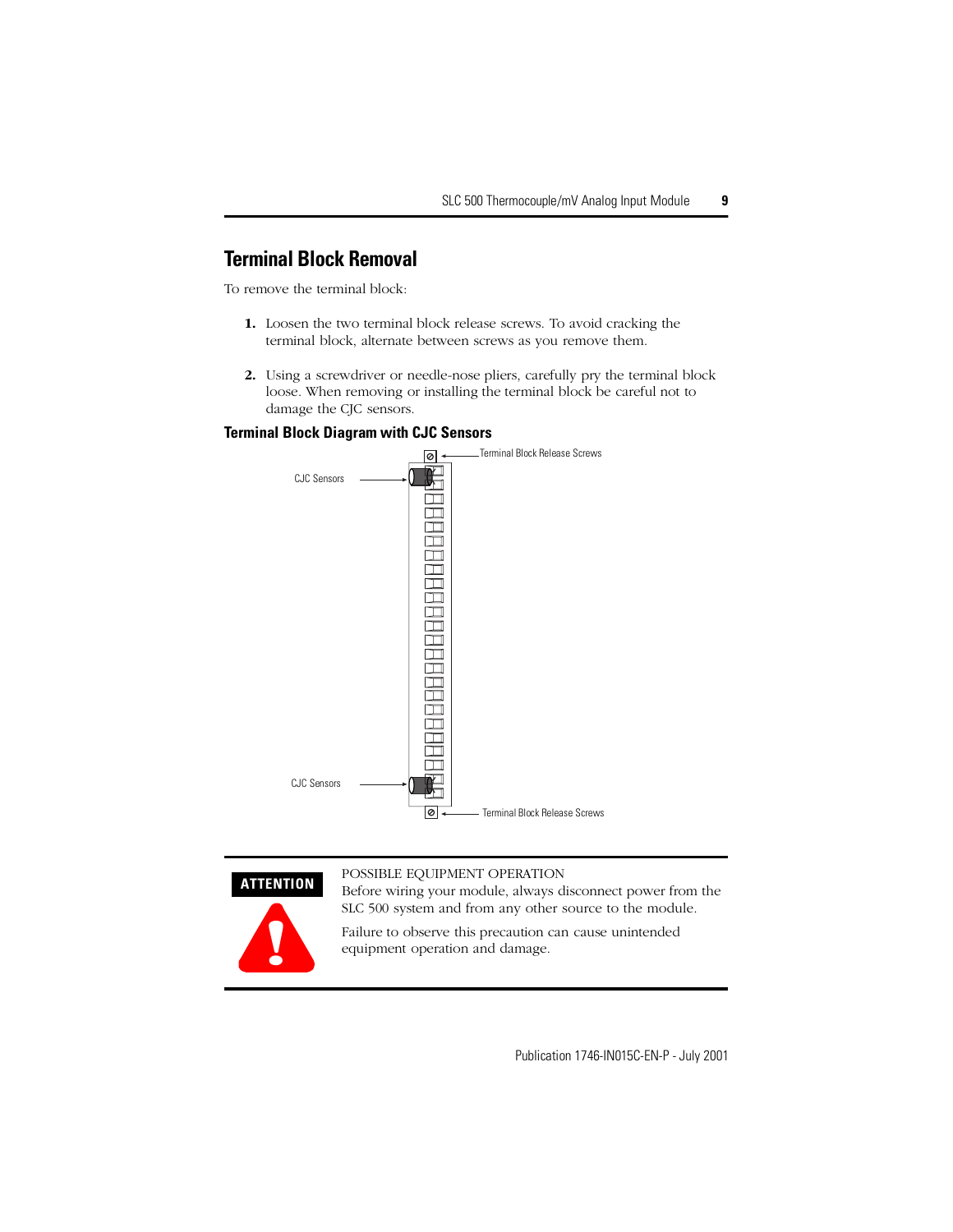# <span id="page-9-0"></span>**Cold Junction Compensation (CJC)**

To obtain accurate readings from each of the channels, the cold-junction temperature (temperature at the module's terminal junction between the thermocouple wire and the input channel) must be compensated for. Two cold junction compensating sensors are integrated in the removable terminal block. They must remain installed to retain accuracy.

### **ATTENTION**



Do not remove or loosen the cold junction compensating temperature transducers located on the terminal block. Both CJCs are critical to ensure accurate thermocouple input readings at each channel. The module will not operate in thermocouple mode if a CJC is not connected.

Failure to observe this precaution can cause unintended equipment operation and damage.

# <span id="page-9-1"></span>**Wiring Guidelines**

### **Isolation**

The 1746-NT8 module provides the following electrical isolation:

- 12.5V dc electrical isolation channel to channel
- 500V dc for 1 minute electrical isolation channel to chassis ground
- 500V dc for 1 minute electrical isolation channel to backplane

Care must be taken when choosing a thermocouple type and connecting it to the 1746-NT8 module from the environment being measured. If adequate precautions are not taken for a given thermocouple type, the electrical isolation of the 1746-NT8 module may be compromised.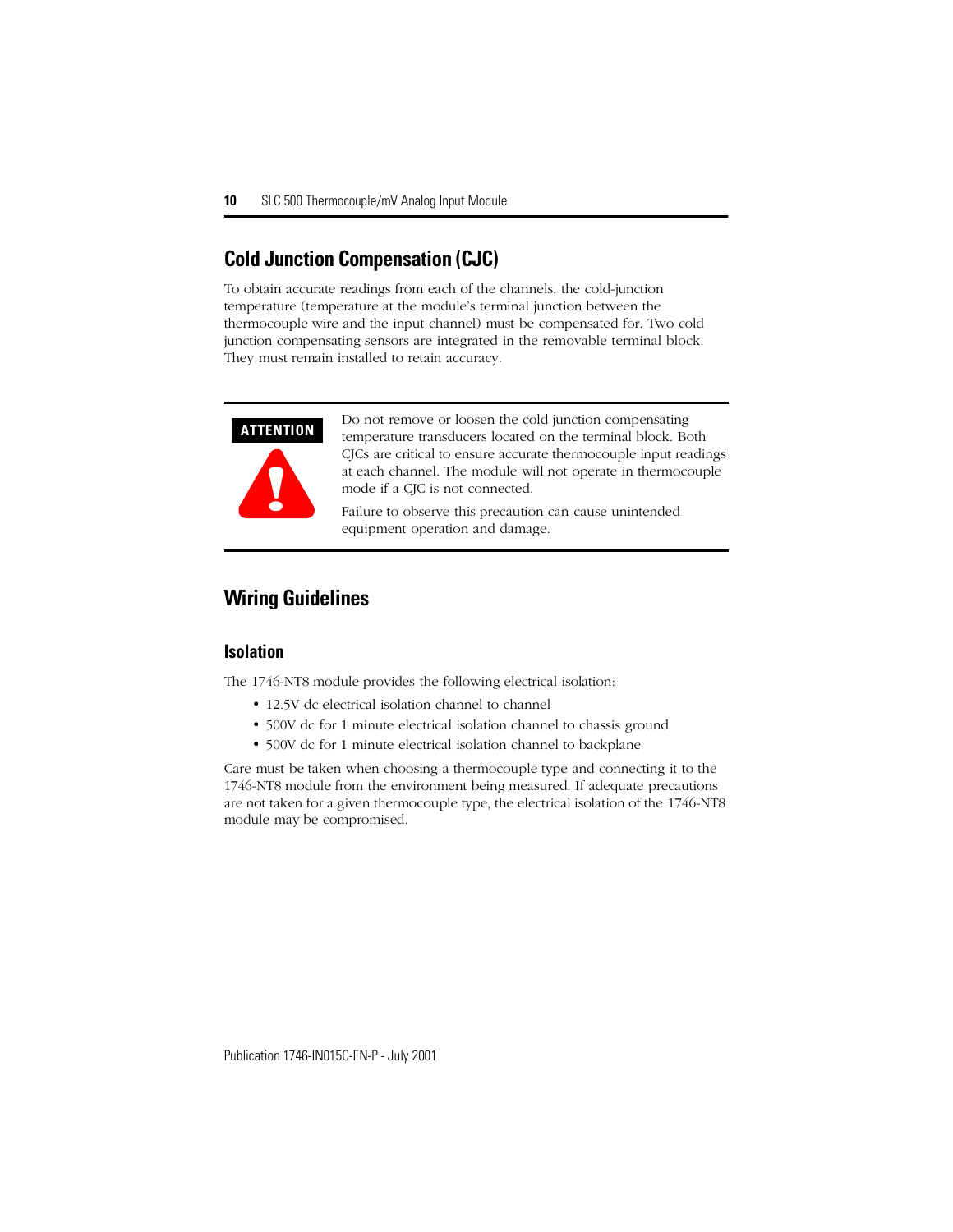### <span id="page-10-0"></span>**Thermocouple Junctions**

There are three types of thermocouple junctions:

- Grounded Junction The measuring junction is physically connected to the protective metal sheath providing electrical continuity between junction and sheath.
- Ungrounded Junction The measuring junction is electrically isolated from the protective metal sheath. (Ungrounded Junction can also be called Insulated Junction.)
- Exposed Junction Does not have a protective metal sheath so the measuring junction is exposed.



**TIP** Refer to Appendix A of the *SLC 500 Thermocouple/mV Analog Input User Manual*, publication 1746-6.22 for additional information on wiring and using grounded junction, ungrounded junction, and exposed junction thermocouple types.

### **Grounded Junction Thermocouples**

As shown in the following illustration, the shield input terminals are internally connected together, which are then connected to chassis ground. Using grounded junction thermocouples with electrically conductive sheaths removes the thermocouple signal to chassis ground isolation of the module. This is inherent to the thermocouple construction. In addition, if multiple grounded junction thermocouples are used, the module's channel-to-channel isolation is removed since there is no isolation between signal and sheath and the sheaths are tied together. It should be noted that the isolation is removed even if the sheaths are connected to chassis ground at a location other than the module, since the module is connected to chassis ground.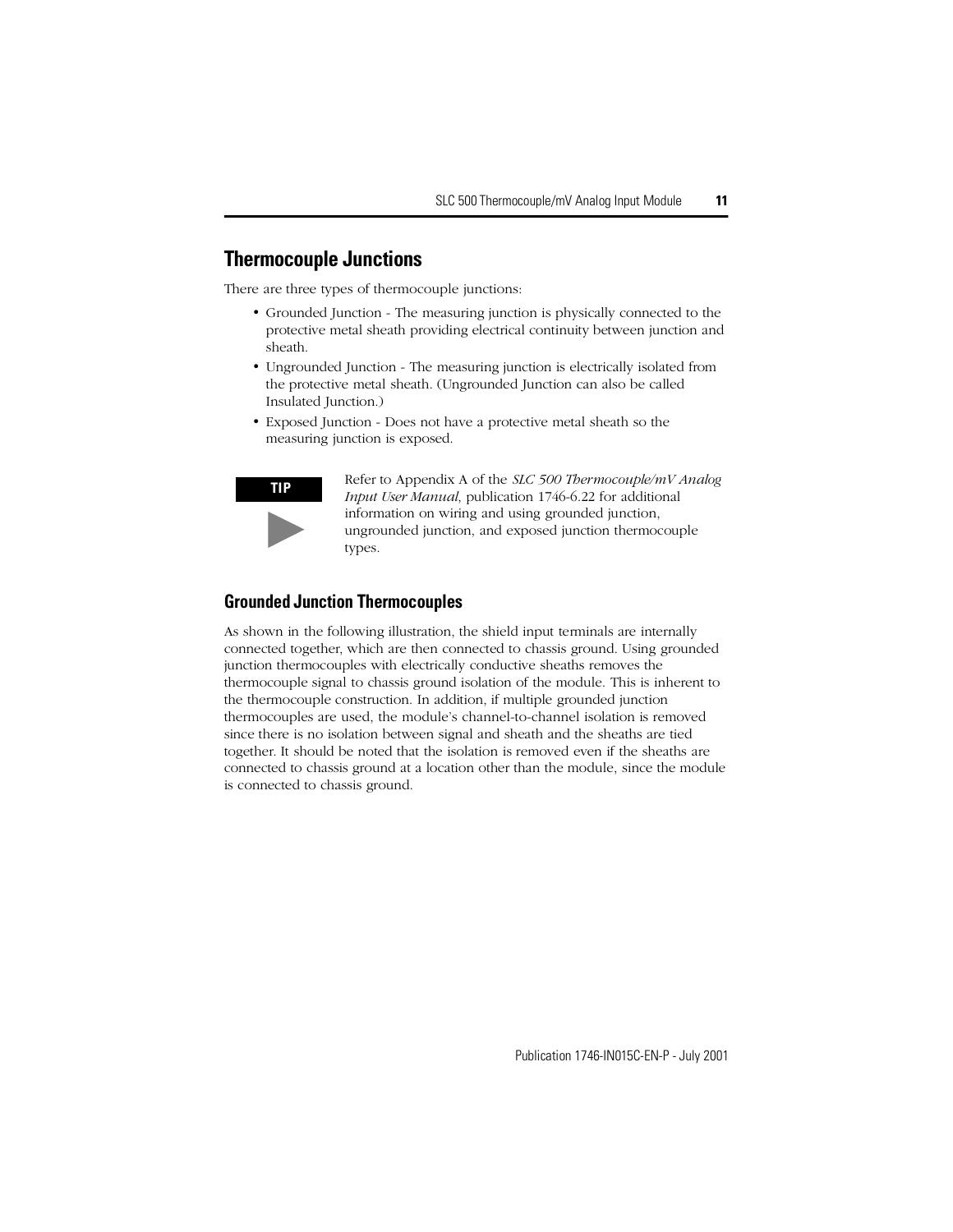



As shown in the wiring diagram above, it is recommended that grounded junction thermocouples have either protective sheaths made of electrically insulated material (e.g. ceramic), or that the metal protective sheaths be floated. The metal sheaths would need to be floated with respect to any path to chassis ground or to another thermocouple metal sheath. This means the metal sheath must be insulated from electrically conductive process material and have all connections to chassis ground broken. It should be noted that a floated sheath may result in a less noise-immune thermocouple signal.

### **Exposed Junction Thermocouples**

Recommended wiring for exposed junction thermocouples is shown in the following illustration. Using exposed junction thermocouples may result in removal of channel-to-channel isolation. This may occur if multiple exposed thermocouples are in direct contact with electrically conductive process materials. To prevent violation of channel-to-channel isolation:

- For multiple exposed thermocouples, do not allow the measuring junction of the thermocouple to make direct contact with electrically conductive process material.
- Use all ungrounded junction thermocouples instead of the exposed junction type.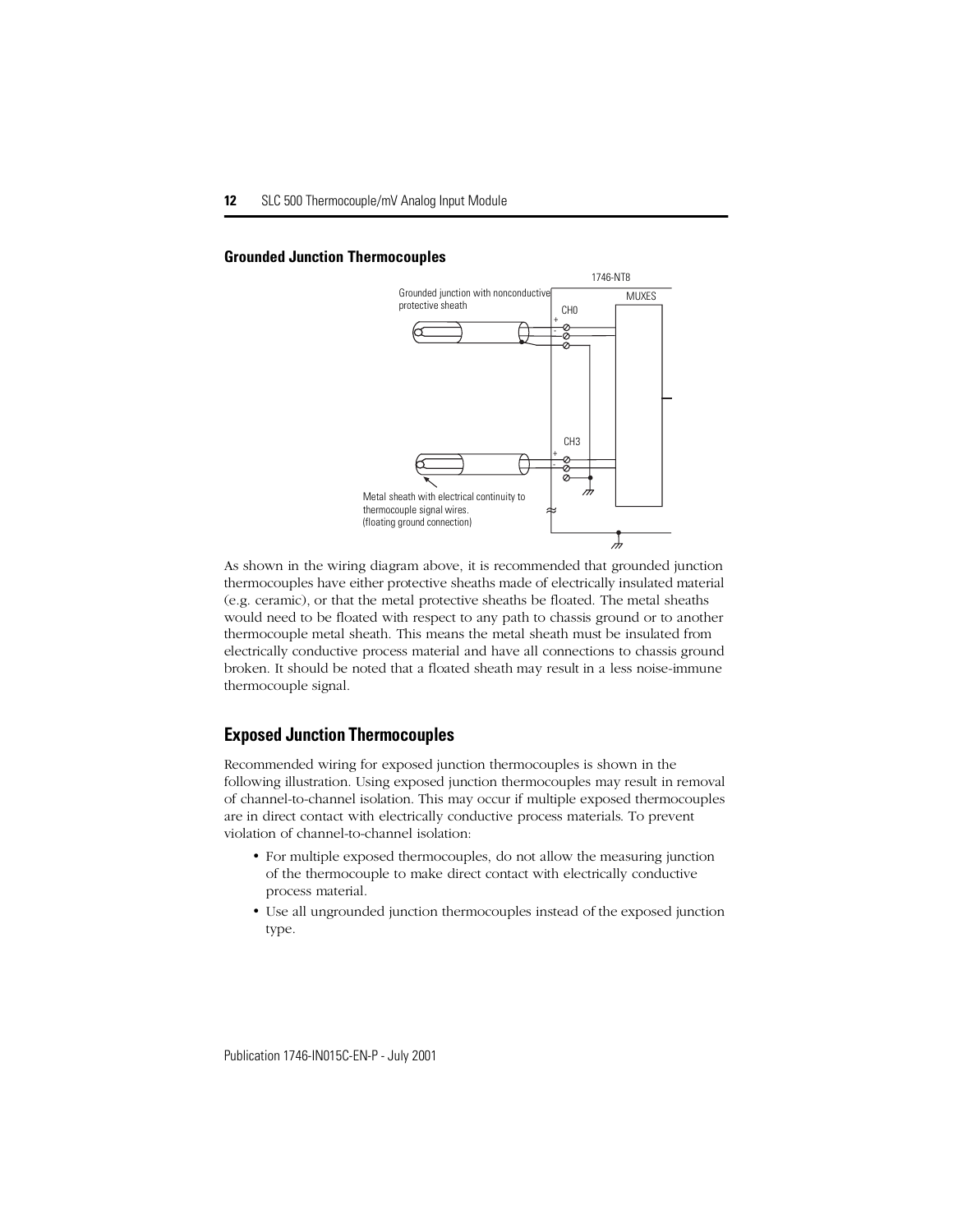

### **Exposed Junction Thermocouples**

### **Cable Wiring Considerations**

Follow these guidelines to wire your input signal cables:

- Power, input, and output (I/O) wiring must be in accordance with Class 1, Division 2 wiring methods [Article 501-4(b) of the National Electrical Code, NFPA 70] and in accordance with the authority having jurisdiction.
- Route the field wiring away from any other wiring and as far as possible from sources of electrical noise, such as motors, transformers, contactors, and ac devices. As a general rule, allow at least 15.2 cm (6 in.) of separation for every 120 V of power.
- Routing the field wiring in a grounded conduit can reduce electrical noise further.
- If the field wiring must cross ac or power cables, ensure that they cross at right angles.
- To limit the pickup of electrical noise, keep thermocouple and millivolt signal wires as far from power and load lines as possible.
- For high immunity to electrical noise, use Belden™ 8761 (shielded, twisted pair) or equivalent wire for millivolt sensors; you can also use shielded, twisted pair thermocouple extension lead wire specified by the thermocouple manufacturer. Using the incorrect type of thermocouple extension wire or not following the correct polarity may cause invalid readings.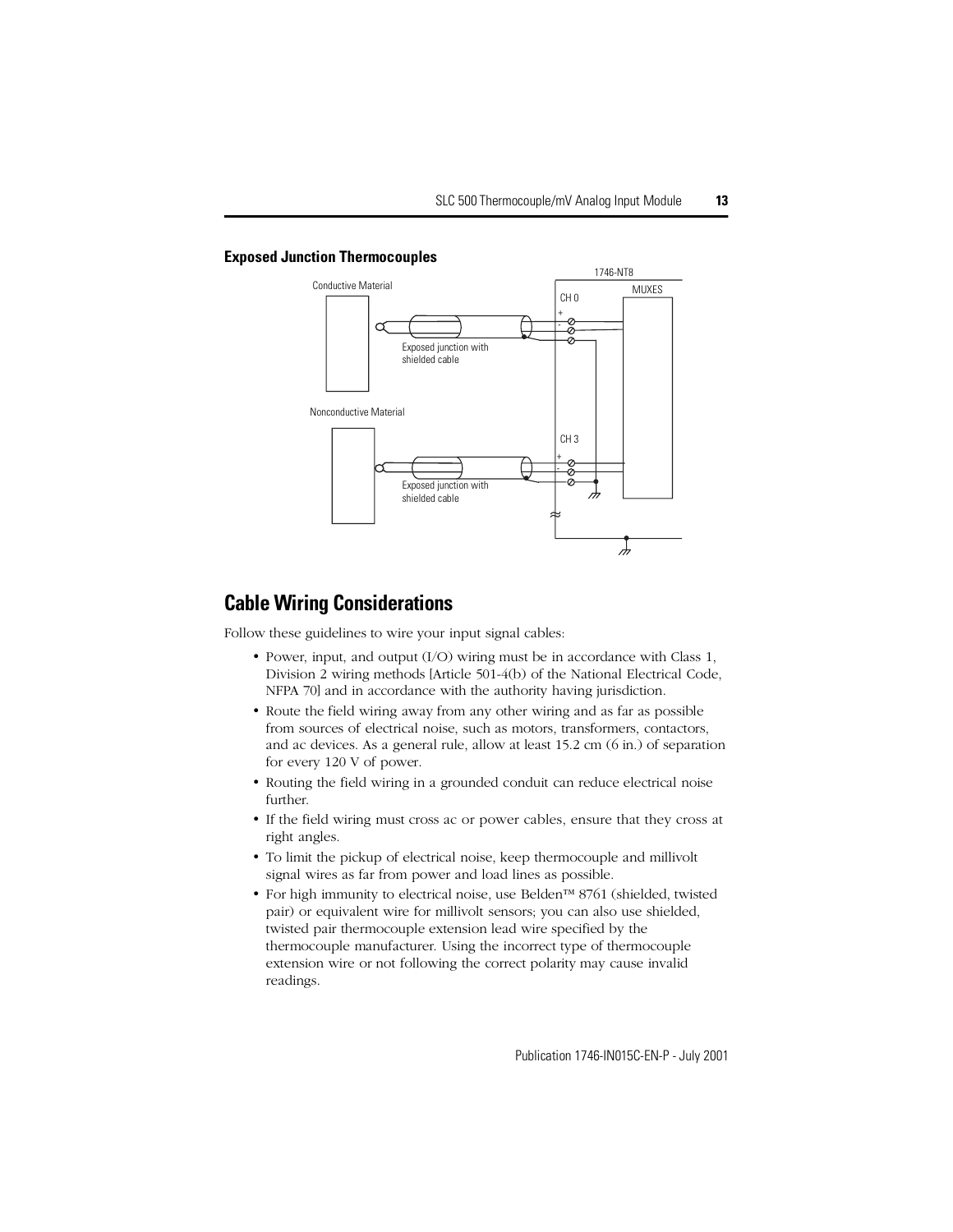- Ground the shield drain wire at only one end of the cable. The preferred location is at the shield connections on the terminal block. (Refer to IEEE Std. 518, Section 6.4.2.7 or contact your sensor manufacturer for additional details.)
- Keep all unshielded wires as short as possible.
- Excessive tightening can strip a screw. Tighten screws no more than 0.25 Nm.
- Follow system grounding and wiring guidelines found in your SLC 500 Installation and Operation Manual.

### <span id="page-13-0"></span>**Preparing and Wiring the Cables**

To prepare and connect cable leads and drain wires, follow these steps:



- **1.** At each end of the cable, strip some casing to expose individual wires.
- **2.** Trim signal wires to 5-inch lengths beyond the cable casing. Strip about 4.76 mm (0.1875 in.) of insulation to expose the ends of the wires.
- **3.** At the module-end of the cables:
	- extract the drain wire and signal wires
	- remove the foil shield
	- bundle the input cables with a cable strap
- **4.** Connect the following pairs of drain wires together.
	- Channels 0 and 1
	- Channels 2 and 3
	- Channels 4 and 5
	- Channels 6 and 7

Keep drain wires as short as possible.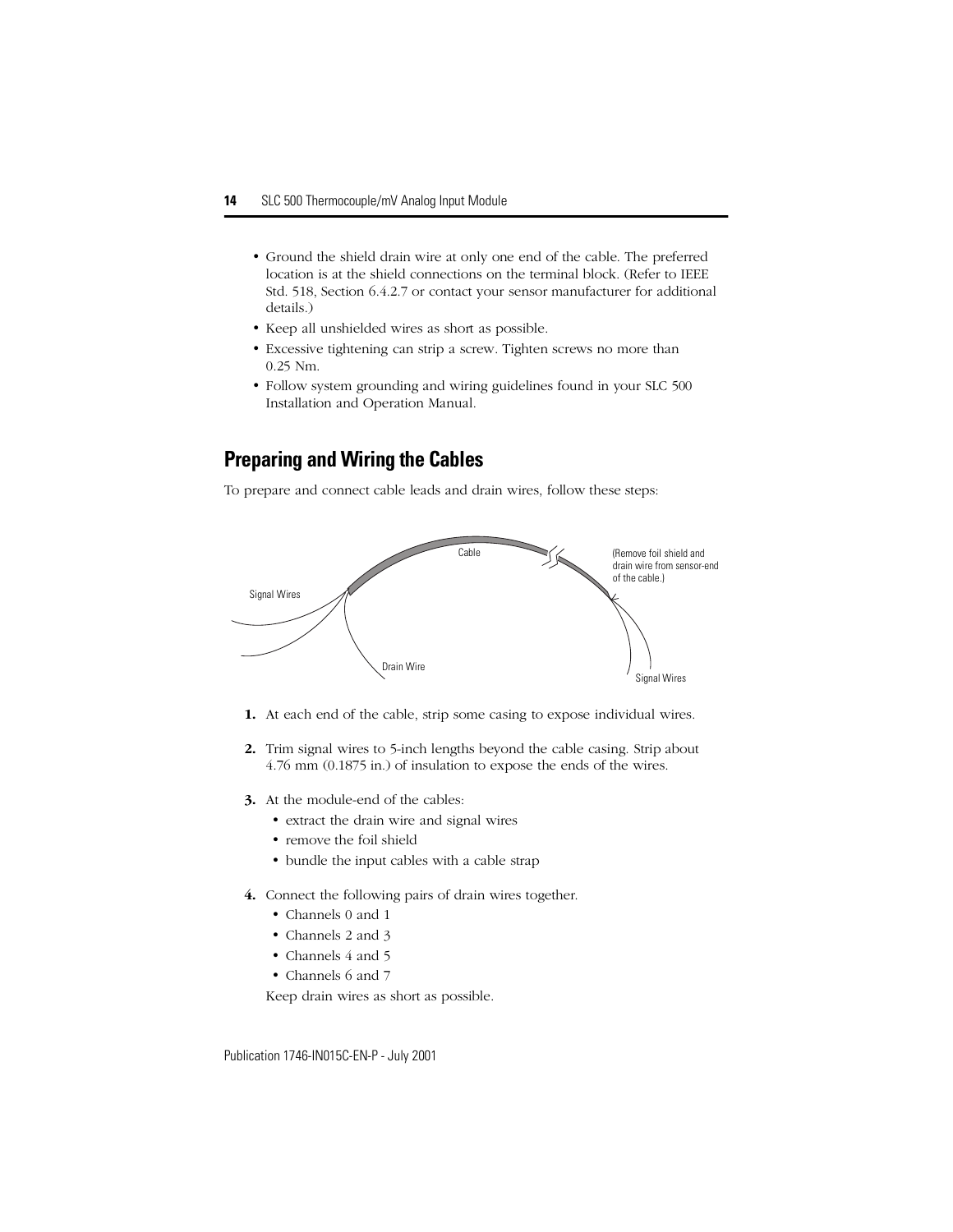- **5.** Connect the drain wires to the shield inputs of the terminal block if appropriate for thermocouple used. [See "Wiring Guidelines" on page 10](#page-9-1) for more information.
	- Channel 0 and 1 drain wires to pin 5
	- Channel 2 and 3 drain wires to pin 10
	- Channel 4 and 5 drain wires to pin 15
	- Channel 6 and 7 drain wires to pin 20
- **6.** Connect the signal wires of each channel to the terminal block.

**IMPORTANT** Only after verifying that your connections are correct for each channel, trim the lengths to keep them short. Avoid cutting leads too short.

<span id="page-14-0"></span>**7.** Connect TB1 chassis ground connector to the nearest chassis mounting bolt with 14 gauge wire. (On the face of the module, TB1 is near the lower part of the terminal block on the primary side of the PCB.)



Connect ground wire to TB1 before installing module.

- **8.** At the sensor-end of cables from thermocouple/mV devices:
	- remove the drain wire and foil shield
	- apply shrink wrap as an option
	- connect to thermocouple/mV devices keeping the leads short

**IMPORTANT** If noise persists, try grounding the opposite end of the cable instead. (Ground one end only.)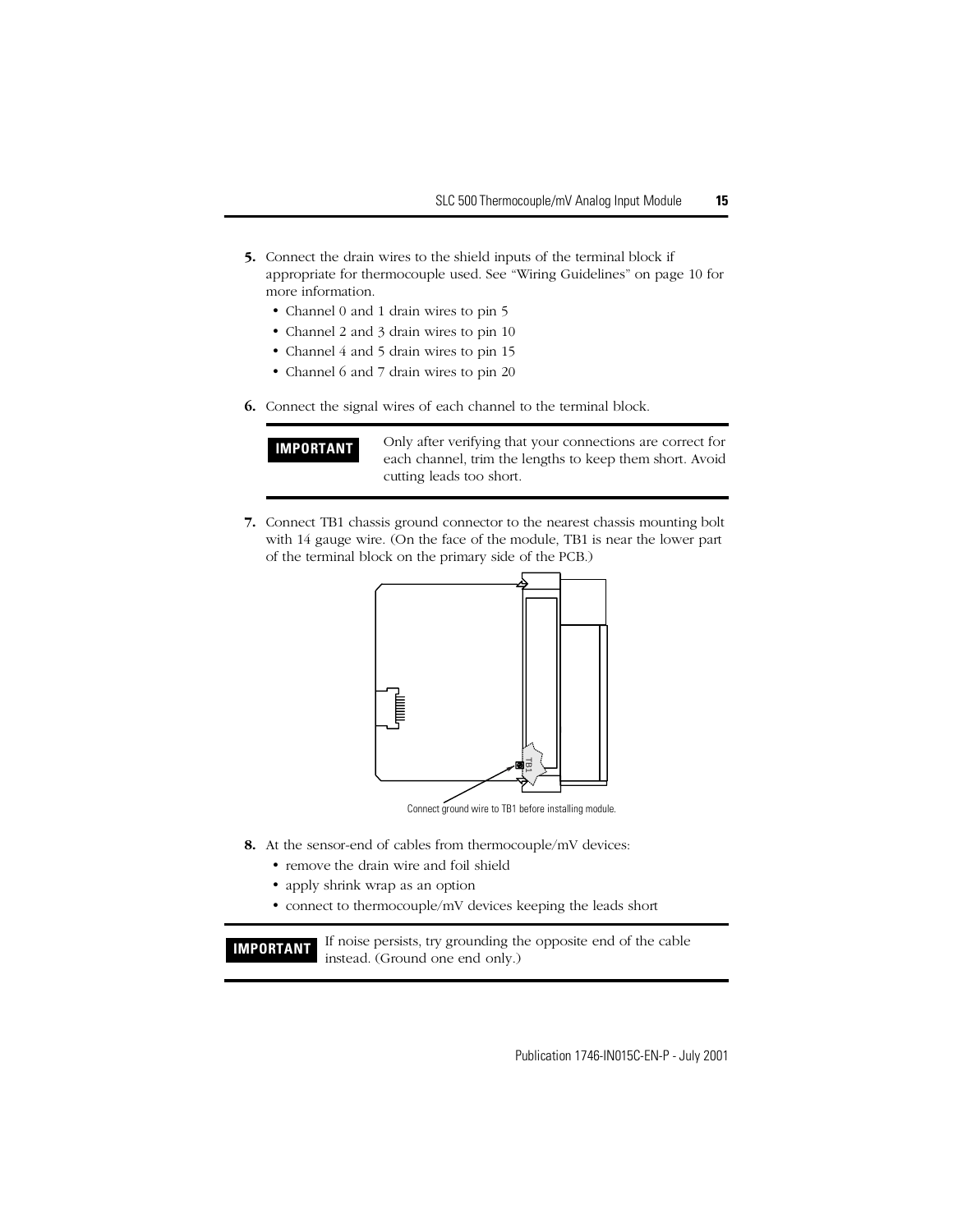

### **Terminal Block Diagram with Input Cable**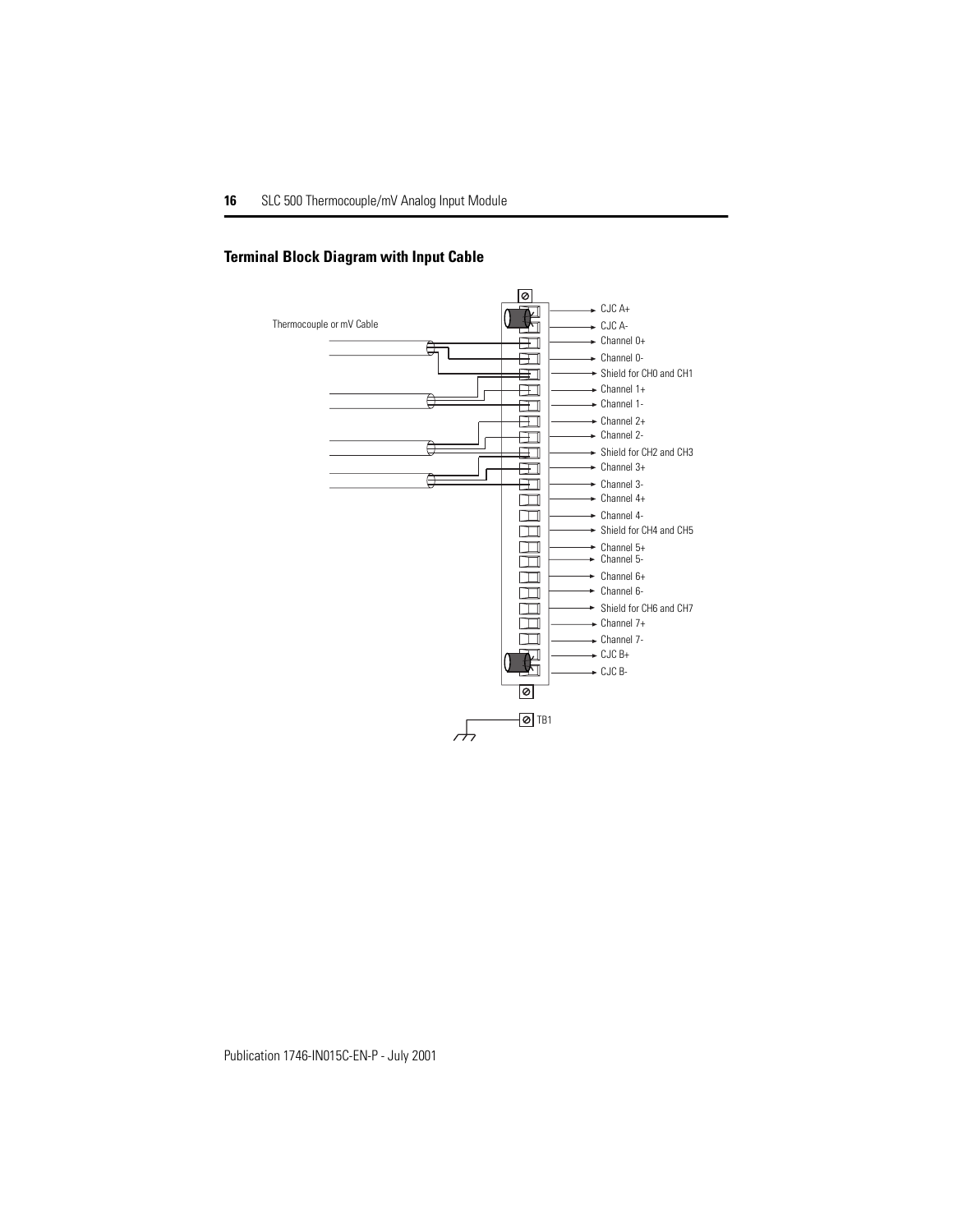# <span id="page-16-0"></span>**Module Specifications**

### **Electrical Specifications**

| Backplane Current Consumption                                                                                                                                                         | 120 mA at 5V dc, 70 mA at 24V dc                                                                                                      |
|---------------------------------------------------------------------------------------------------------------------------------------------------------------------------------------|---------------------------------------------------------------------------------------------------------------------------------------|
| Backplane Power Consumption                                                                                                                                                           | 2.28W maximum (0.5W at 5V dc, 1.68W at 24V dc)                                                                                        |
| Number of Channels                                                                                                                                                                    | 8 (backplane and channel-to-channel isolated)                                                                                         |
| I/O Chassis Location                                                                                                                                                                  | Any I/O module slot except 0                                                                                                          |
| A/D Conversion Method                                                                                                                                                                 | Sigma-Delta Modulation                                                                                                                |
| Input Filtering                                                                                                                                                                       | Low pass digital filter with programmable notch (filter)<br>frequencies                                                               |
| Normal Mode Rejection<br>(between [+] input and [-] input)                                                                                                                            | Greater than 100 dB at 50/60 Hz                                                                                                       |
| Common Mode Rejection<br>(between input and ground)                                                                                                                                   | Greater than 100 dB at 50/60 Hz                                                                                                       |
| Input Filter Cut-Off Frequencies<br>2.6 Hz at 10 Hz filter frequency<br>13.1 Hz at 50 Hz filter frequency<br>15.72 Hz at 60 Hz filter frequency<br>65.5 Hz at 250 Hz filter frequency | Greater than 100 dB at 50/60 Hz                                                                                                       |
| Calibration                                                                                                                                                                           | Module autocalibrates at power-up and approximately<br>every two minutes thereafter                                                   |
| Input Over voltage Protection                                                                                                                                                         | ±30V dc continuous, 600W pulsed for 1 msec.                                                                                           |
| Isolation                                                                                                                                                                             | 500V dc for 1 minute between inputs and chassis<br>ground, and between inputs and backplane.<br>12.5V dc continuous between channels. |

# **Physical Specifications**

| <b>LED</b> Indicators      | 9 green status indicators, one for each of 8 channels<br>and one for module status |
|----------------------------|------------------------------------------------------------------------------------|
| Module ID Code             | 3533                                                                               |
| Maximum Wire Size          | One 14 AWG wire or two 22 AWG wires per terminal                                   |
| Replacement Terminal Block | 1746-RT34                                                                          |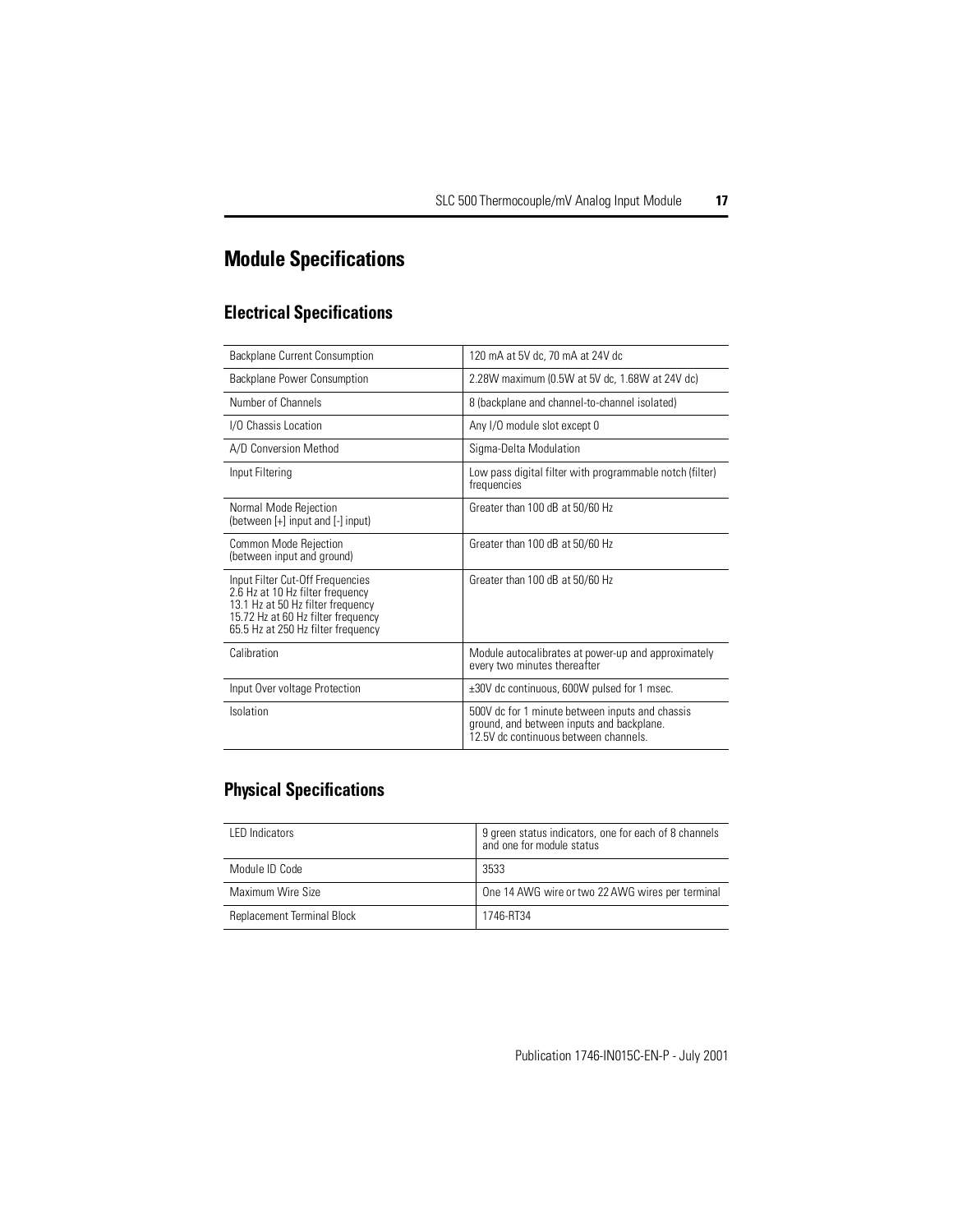# **Environmental Specifications**

| Operating Temperature                | 0°C to +60°C (+32°F to +140°F)                                                         |
|--------------------------------------|----------------------------------------------------------------------------------------|
| Storage Temperature                  | -40 °C to +85 °C (-40 °F to +185 °F)                                                   |
| <b>Relative Humidity</b>             | 5% to 95% (without condensation)                                                       |
| <b>Agency Certification</b>          | UL and C-UL approved                                                                   |
| Hazardous Environment Classification | Class I, Division 2 Hazardous Environment Groups A, B, C, D                            |
| <b>EMC</b>                           | CE compliant for all applicable directives<br>C-Tick compliant for all applicable acts |

### **Input Specifications**

| Type of Input (Selectable)             | Thermocouple Type J                                                                                                                       | $-210^{\circ}$ C to $+760^{\circ}$ C  | (-346°F to +1400°F) |
|----------------------------------------|-------------------------------------------------------------------------------------------------------------------------------------------|---------------------------------------|---------------------|
|                                        | Thermocouple Type K                                                                                                                       | -270°C to +1370°C                     | (-454°F to +2498°F) |
|                                        | Thermocouple Type T                                                                                                                       | -270°C to +400°C                      | (-454°F to +752°F)  |
|                                        | Thermocouple Type E                                                                                                                       | $-270^{\circ}$ C to $+1000^{\circ}$ C | (-454°F to +1832°F) |
|                                        | Thermocouple Type R                                                                                                                       | 0°C to +1768°C                        | (+32°F to +3214°F   |
|                                        | Thermocouple Type S                                                                                                                       | $0^{\circ}$ C to +1768 $^{\circ}$ C   | (+32°F to +3214°F)  |
|                                        | Thermocouple Type B                                                                                                                       | +300°C to +1820°C                     | (+572°F to +3308°F) |
|                                        | Thermocouple Type N                                                                                                                       | 0°C to +1300°C                        | (+32°F to +2372°F)  |
|                                        | Millivolt (-50 mV dc to +50 mV dc)                                                                                                        |                                       |                     |
|                                        | Millivolt (-100 mV dc to +100 mV dc)                                                                                                      |                                       |                     |
| Thermocouple Linearization             | NIST ITS-90 standard                                                                                                                      |                                       |                     |
| <b>Cold Junction Compensation</b>      | Accuracy ±1.72°C, -25°C to +105°C Analog Devices AD592CN                                                                                  |                                       |                     |
| Module Input Impedence                 | Greater than 10M $\Omega$                                                                                                                 |                                       |                     |
| Input Device Impedence                 | Output impedance of input device must be less than 100 $\Omega$ to meet<br>accuracy specifications.                                       |                                       |                     |
| Temperature Scale (Selectable)         | $\degree$ C or $\degree$ F and 0.1 $\degree$ C or 0.1 $\degree$ F                                                                         |                                       |                     |
| DC Millivolt Scale (Selectable)        | $0.1$ mV or $0.01$ mV                                                                                                                     |                                       |                     |
| Open Circuit Detection<br>(Selectable) | Upscale, Downscale, Zero, or Disabled                                                                                                     |                                       |                     |
| Time to Detect Open Circuit            | One channel cycle time                                                                                                                    |                                       |                     |
| Input Step Response                    | 0 to 95% in 400 msec (10 Hz)                                                                                                              |                                       |                     |
| <b>Display Resolution</b>              | See Channel Data Word Resolution table in Chapter 4 of the SLC 500™<br>Thermocouple/mV Analog Input Module manual, publication 1746-6.22. |                                       |                     |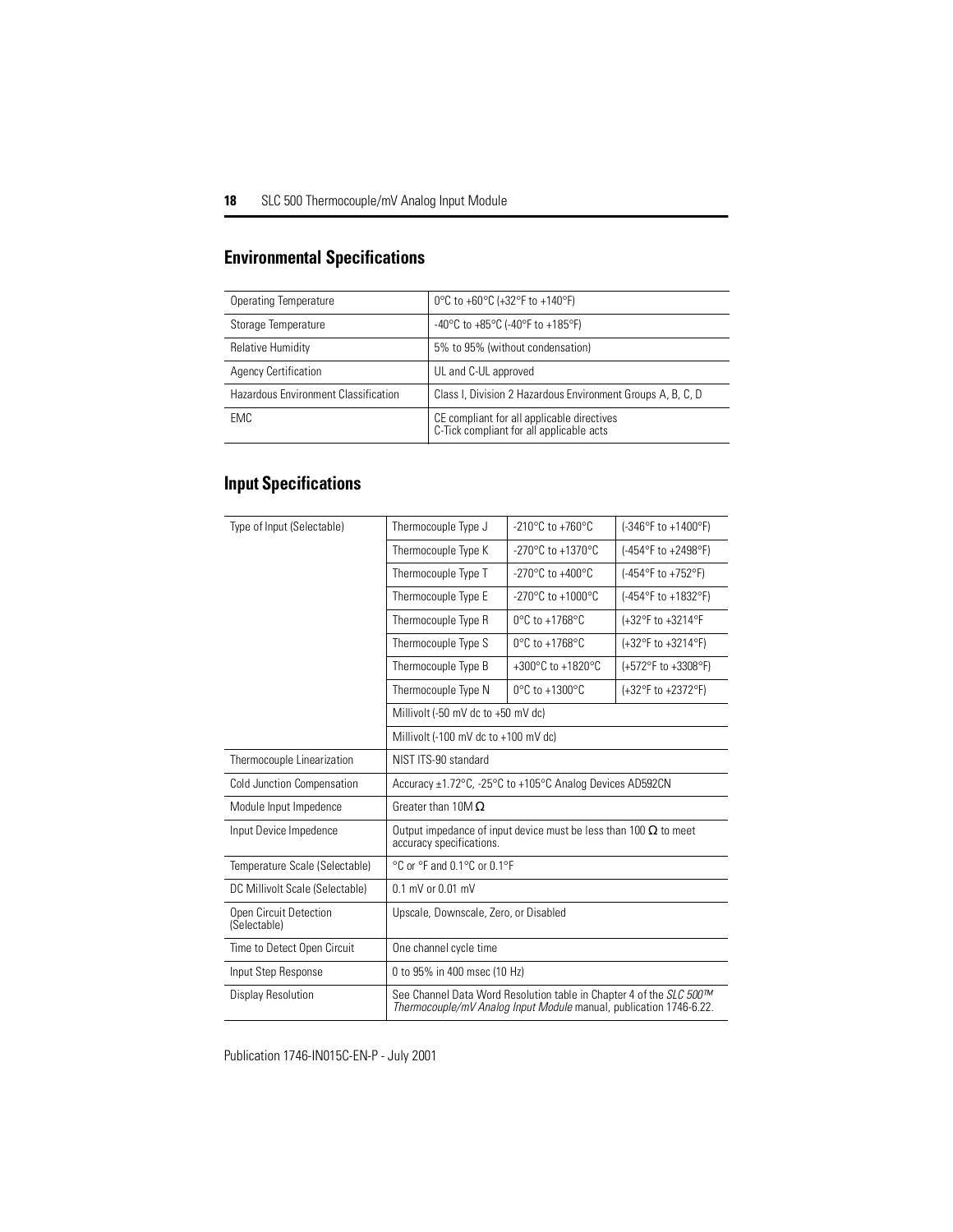| Overall Module Accuracy at 25°C<br>(77°F)               | See Module Accuracy Tables, in Appendix A of the SLC 500™<br>Thermocouple/mV Analog Input Module manual, publication 1746-6.22.         |
|---------------------------------------------------------|-----------------------------------------------------------------------------------------------------------------------------------------|
| Overall Module Accuracy (0°C to<br>60°C. 32°F to 140°F) | See Module Accuracy Tables, in Appendix A of the SLC 500™<br>Thermocouple/mV Analog Input Module manual, publication 1746-6.22.         |
| Overall Module Drift                                    | See Module Accuracy Tables, in Appendix A of the SLC 500™<br>Thermocouple/mV Analog Input Module manual, publication 1746-6.22.         |
| Module Update Time                                      | Dependent upon enabled channels (see Update Time, in the SLC 500™<br>Thermocouple/mV Analog Input Module manual, publication 1746-6.22) |
| Channel Turn-Off Time                                   | Up to one module update time                                                                                                            |